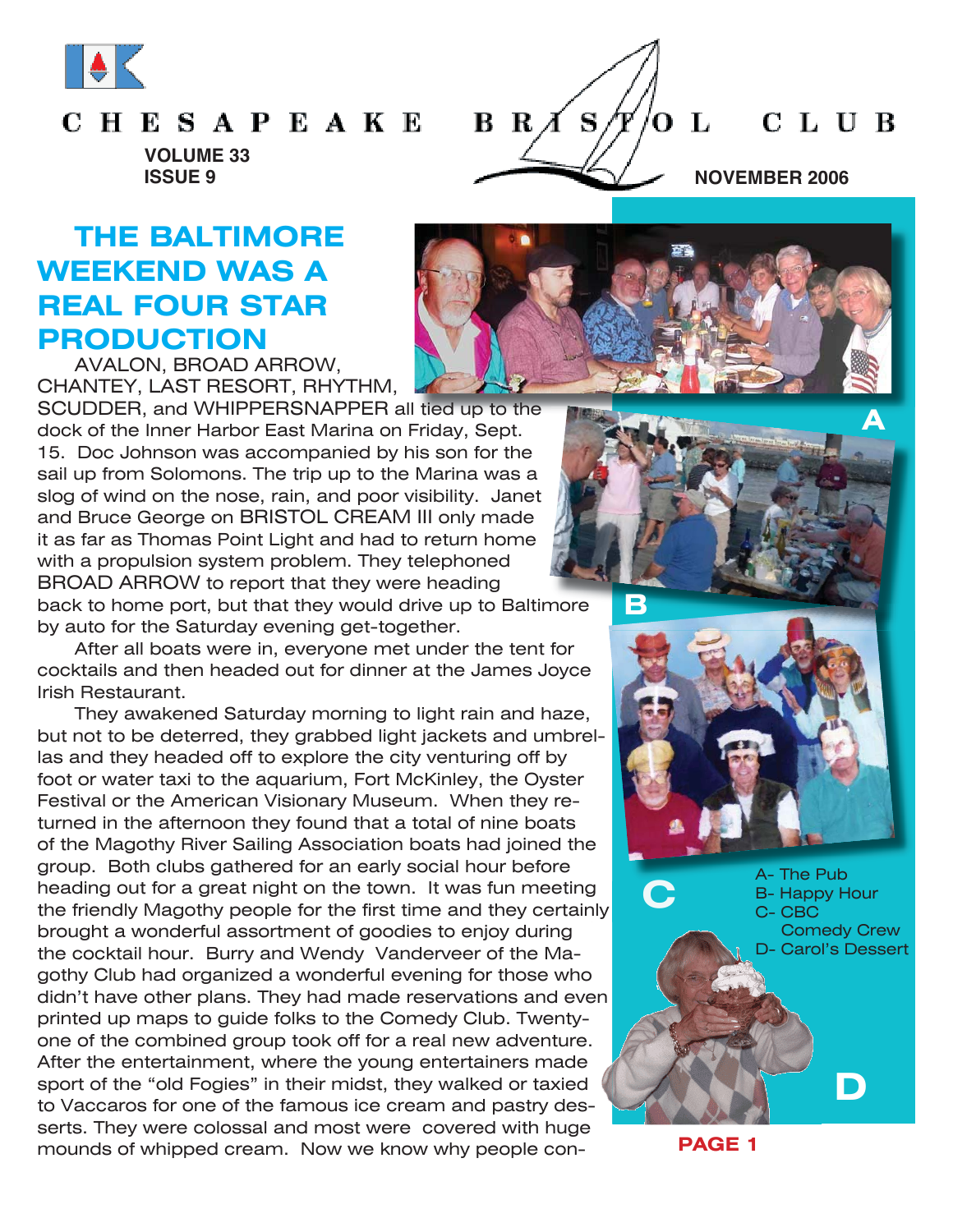sider this sweet shop one of the high lights of Baltimore.

On Sunday morning quite a few folks came by car to join everyone for brunch. The weather was glorious, bright and sunny, and the foods that appeared on the table were really sumptuous. The Georges arrived by auto, after their engine problems had sent them back home. The Kennards arrived and Carol Johnson produced a welcome wheelchair to make it easier for Hunter to reach the party... miles out on the dock. Will and Logan Hottle came by car too. They have been working on their house, and trying to get ready for the cruise. Deb and Ken Coons drove in too. Ken has had a very debilitating bout of shingles which has sort of cut their sailing short this fall. We are happy to report that he is mending, albeit slowly. George and Clary Thomas were there too.. and both of them are speaking about selling L.B. QUEEQUEG. We shall miss that lovely blue boat.

We all started off the morning with Mimosas and then ate more than our fill of great food. Marge and Paul Kavanaugh were marvelous host and hostess for a great Baltimore weekend, not to mention chilling the champagne, and griddleing those beautiful pancakes. Thanks are in order too to Tom and Joel who produced their usual sausage-apple-onion goodie in a great chafing dish cooker for everyone.

Marge and Paul couldn't have arranged that, but the weather was gorgeous, and the boats pulled out one by one for the trip home under a brilliant blue sky. That made up for the drizzle at the start of the weekend, but a little rain and wind never stopped the CBC from having a great time.





**C**



A -Breakfast - B -Mr. Pancake (Paul) - C -Apples & Sausage (Tom) D -Chow Time E -Morning Conference



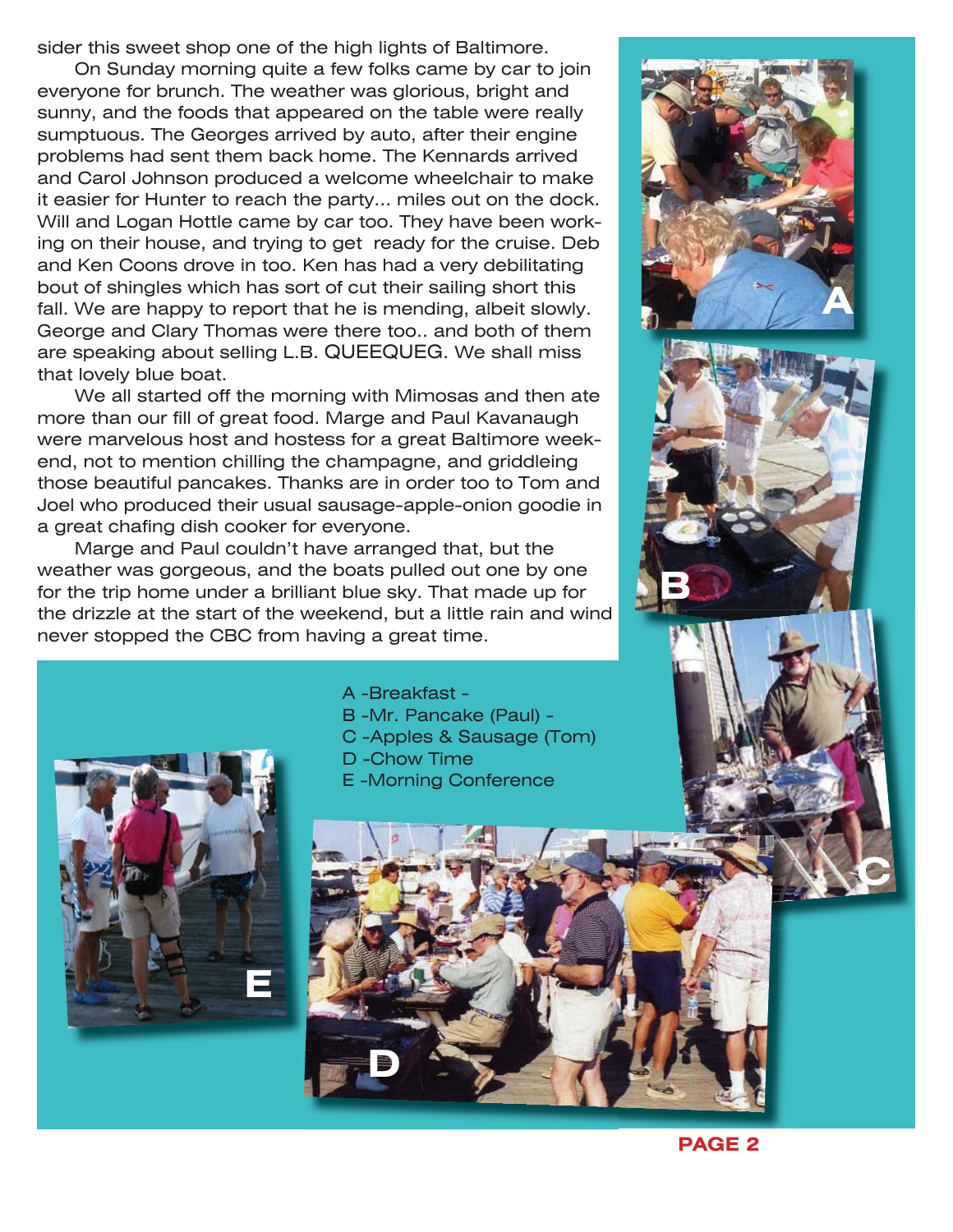# Halloween Party and Live Auction All treats, no tricks!



There'll be cauldrons of steaming BBQ, so just bring a side dish, appetizer, or dessert, and something for yourself to drink. Oh, and don't forget to wear your Halloween finery (if you want to win a prize) Bring some good used, or new, boat stuff to sell to the highest bidder. (those auctioneers extroidinaire, Logan and Rebecca will officiate!)

To make your reservation, call Deborah Coons at 443-482-9420 or email <mailto:dbcoons@comcast.net> by Tuesday, Oct. 24. y Please indicate menu choice: Bourbon Beef Brisket or BBQ Pulled Pork on Potato Rolls or 1/2 BBQ'ed Chicken.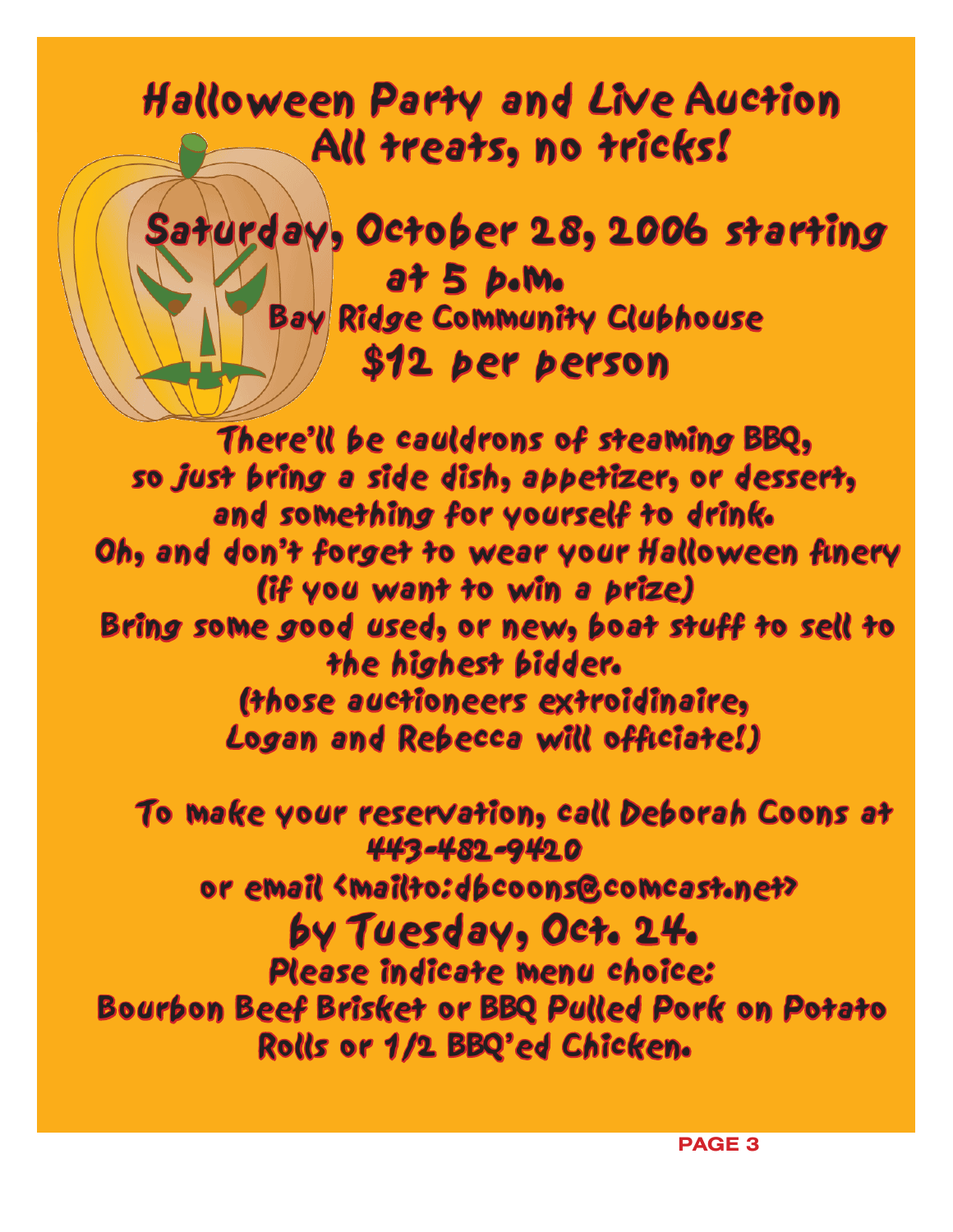HOW TO REACH THE BAY RIDGE CLUBHOUSE:

By land: Head East on Forest Drive (rt. 655) from Rt. 2 at Parole, through nine traffic lights at which time you will be on Bay Ridge Road. Pass the Bay Ridge gates and turn left onto East Lake Drive. Bear right and go 4/10 mile to the sign on the left for the Bay Ridge Civic Association Clubhouse. Turn in and you will find plenty of parking.

By "Sea": You will find the Lake Ogleton entrance NW of AH! (formerly Tolly Pt.) Be sure that the  $#1$  &  $#5$  Flashers stay lined up with your for and aft stays. Don't let the tide carry you out of the channel. Boats with 5' draft go in and out at all times with no trouble. Once inside bear to port and you will find plenty of room to anchor in good water. The Clubhouse is at the East end of the lake at the marina. Just dinghy in!

AS YOU ARE READING THIS THERE ARE FOUR BRISTOL CLUB BOATS WAY DOWN THE BAY, CELEBRATING AT MICKEY AND SCOTT DORAN'S GREAT HOUSE ON PREN-TICE CREEK. BY NEXT WEEK THERE WILL BE A FEW MORE WHO WILL JOIN THE MERRY CREWS IN EXPLORING THE SOUTHERN PART OF THE BAY. KEEP YOUR FIN-GERS CROSSED FOR GOOD WEATHER!

LAST SATURDAY ANOTHER HAPPY CREW OF BRISTOL CLUB FOLKS GATHERED AT MEARS MARINA IN KENT NARROWS FOR A GREAT OKTOBERFEST, HOSTED BY HELEN AND AL POWELL. IN YOUR NEXT ISSUE WE WILL HAVE COMPLETE REPORTS OF THIS EVENT AND THE BIG FALL CRUISE COMPLETE WITH LOTS OF PICTURES... AND PERHAPS A RECIPE OR TWO,

THE NOMINATING COMMITTEE WILL PUBLISH THE SLATE OF OFFICERS FOR THE 2007 SAILING SEASON FOR YOUR ATTENTION AND CONGRATULATIONS.

WATCH FOR THAT NEXT ISSUE!

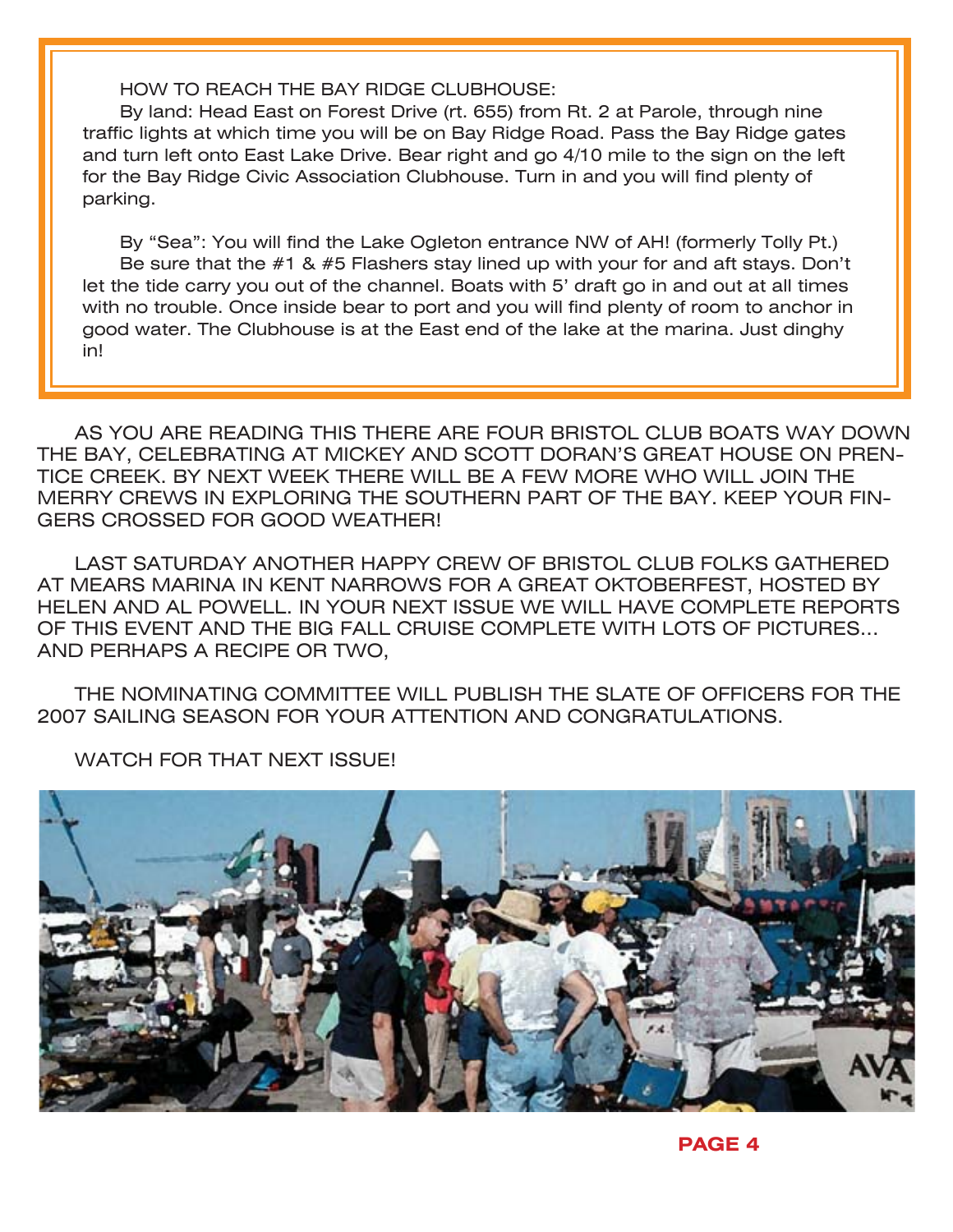**CBC LUNCHEON November 11 from noon to 4 p.m.**

SŒ **Navigate to the Chart House\* for your noon fix When CBC will celebrate season "06" Lunch and latitude Will adjust your attitude So come and complete the mix**

Cash bar: and an international/domestic cheese platter

> Buffet lunch: caesar salad<br>lemon peppercorn chicken drilled salmon<br>garlic mashed potatoes<br>broccoli and red bell pappers<br>bread and butter mini french pastries

### **\$30 per person**

"Navigation, Then and Now, over 4000 years" by Guest Speaker: Peter Trogdon, President and Owner of Weems and Plath

> CBC Season review, "Accolades and Awards" Piping aboard of new Flag Officers

Please make your reservations by

**Monday November 6** 

to Bruce and Janet George at 301-261-7065 or bfjegeorge@comcast.net

**PAGE 5**